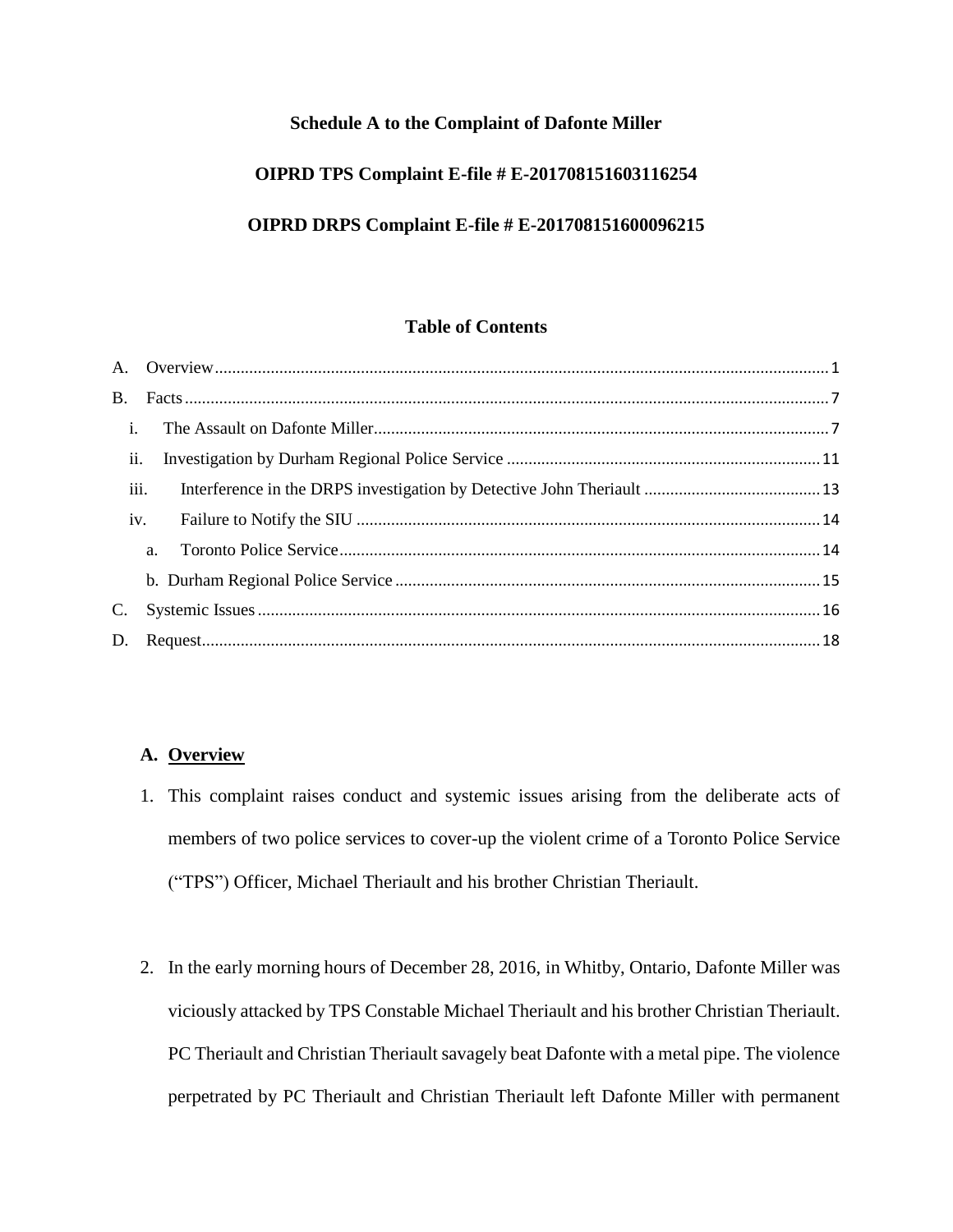vision loss to his left eye, reduced vision in his right eye, a broken orbital bone, a broken nose, a fractured wrist, bruised ribs, and severe psychological and emotional distress. The attack was gratuitous and prompted by racism.

3. During the vicious attack, 911 calls were placed by Dafonte Miller, Christian Theriault, and two eyewitnesses to the attack,

. Durham Regional Police Service ("DRPS") responded to the 911 call.

- 4. Both TPS and DRPS conspired to deliberately conceal the crime committed by PC Theriault and his brother Christian Theriault to assist in protecting them from prosecution for the brutal and heinous attack they perpetrated against Dafonte.
- 5. The deliberate acts of concealment by the DRPS to cover up the crimes of PC Theriault and Christian Theriault include, but are not limited to, the following:
	- Failure to interview eyewitnesses, who were able to who were able to view most of the attack from the windows in their home and who presented themselves to the Durham officers at the scene that night;
	- Blindly accepting the accounts of PC Theriault and Christian Theriault, where they stated that they had been repeatedly struck by Dafonte with a metal pipe despite not sustaining any injuries or even a single scratch;
	- Failure to investigate how Dafonte sustained the severe injuries he suffered;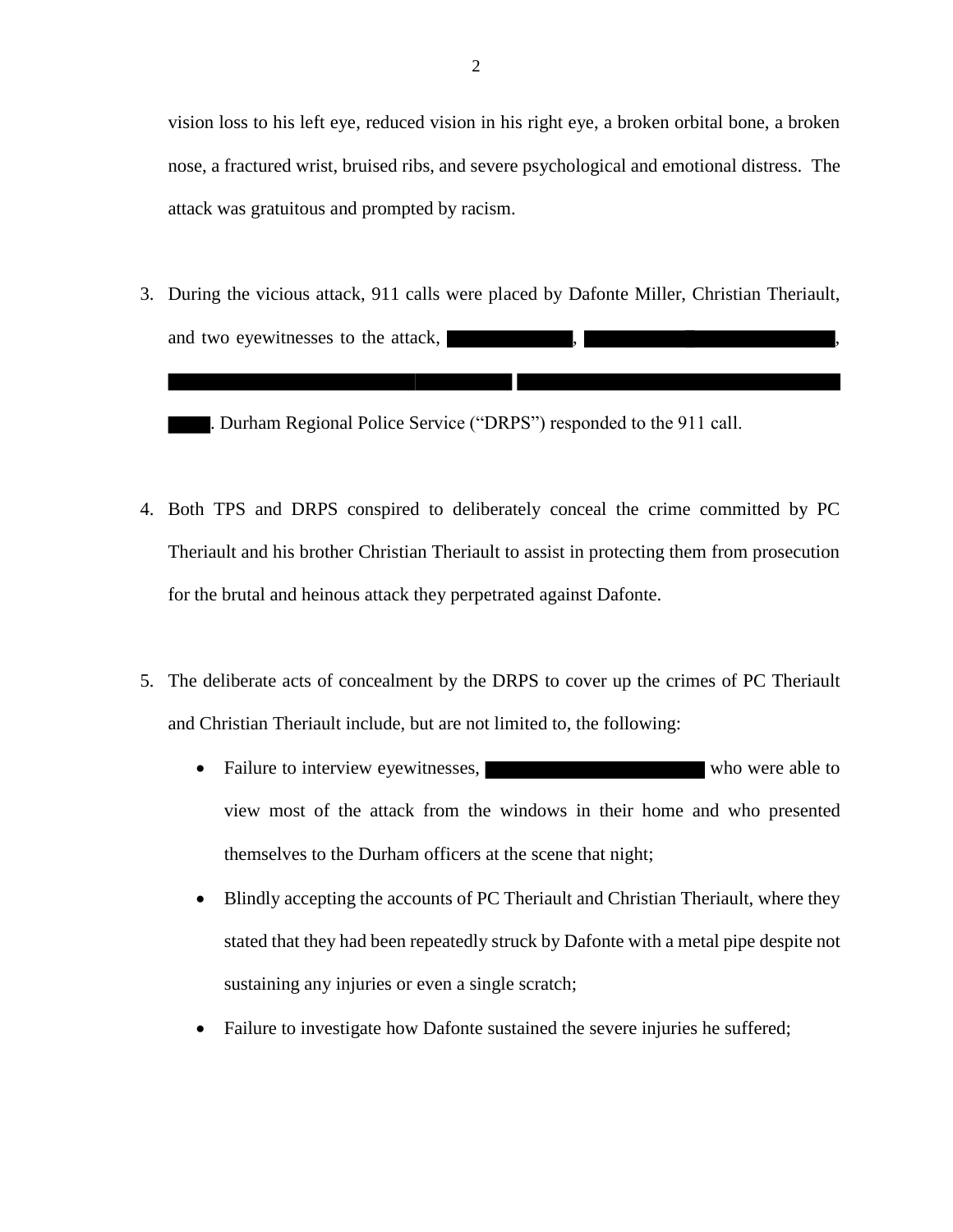- Failure to properly investigate whether or not there had actually been any break-in, as reported by PC Theriault and Christian Theriault, of their vehicles parked at
- Conducting a wrongful and illegal arrest of Dafonte Miller, and charging him with criminal offences despite the clear evidence that he was a victim; and
- Failure to notify the SIU of the crimes committed by PC Theriault against Dafonte.
- 6. The deliberate acts of concealment by the TPS to cover up the crimes of PC Theriault and his brother Christian Theriault include, but are not limited to, the following;
	- Permitting the father of the attackers, Detective John Theriault, to communicate with and have access to the DRPS investigators about the case and thereby furthering the concealment of his sons' brutal crime. In addition to being the father of PC Michael Theriault and Christian Theriault, John Theriault is a long-time Detective with the TPS Professional Standards Unit which, according to Chief Saunders, is the Toronto Unit responsible for investigating the Miller incident and determining not to contact the SIU and initiate a timely independent investigation; and
	- Failing to notify the SIU and consequently short-circuiting any independent investigation of the incident, ultimately furthering the concealment of the assaults committed by PC Theriault and his brother, Christian Theriault. Chief Saunders has formally accepted that, "members of the Professional Standards Unit applied the policy regarding SIU involvement with the facts they had at that time and made the decision not to contact the SIU based on that information." The utter failure to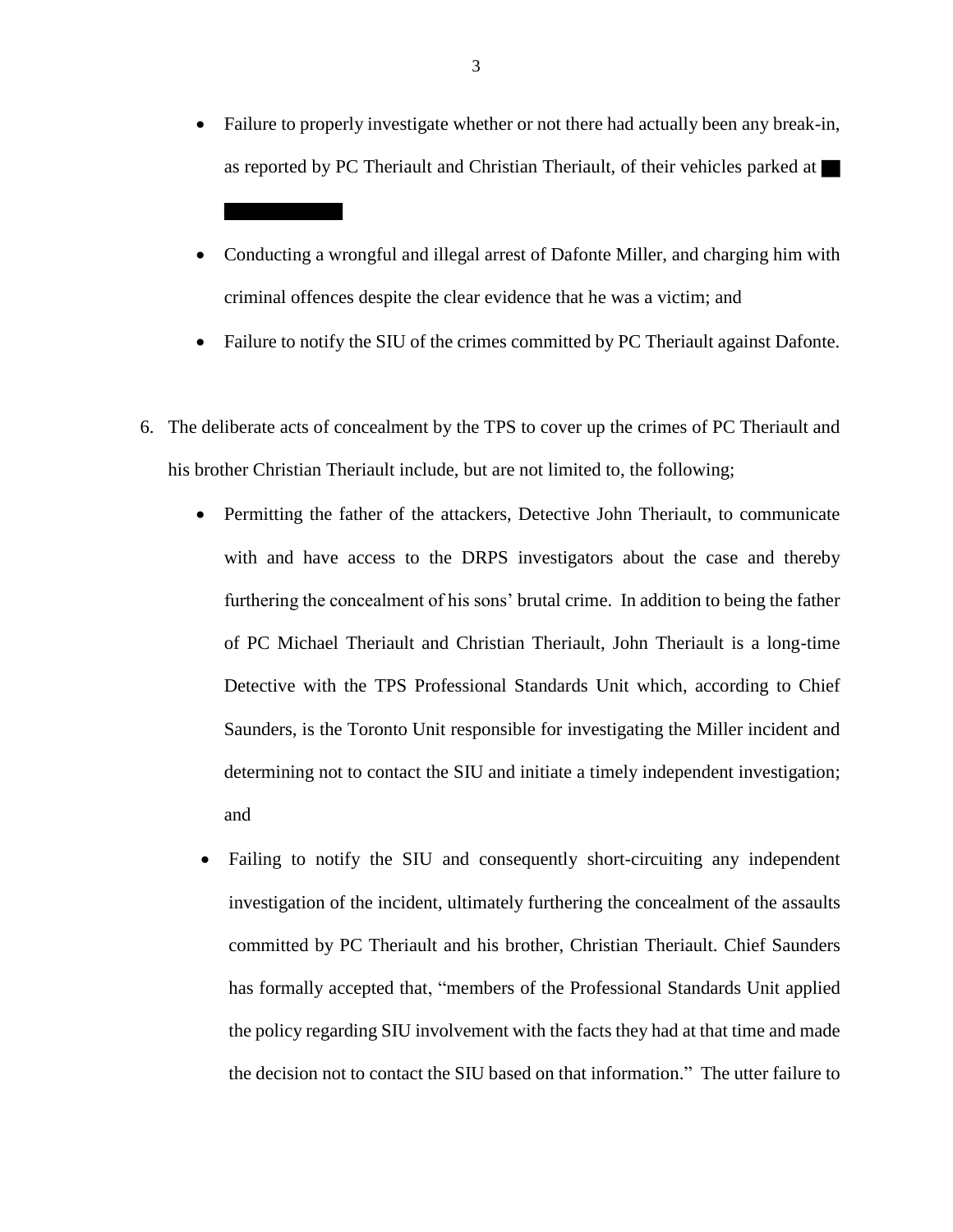competently inquire into the incident represented a blatant dereliction of duty by the Professional Standards Unit officers.

- 7. In furtherance of the conspiracy to aid PC Theriault and Christian Theriault from prosecution for their crimes, the DRPS charged Dafonte with the following charges:
	- 2 x Assault with a weapon;
	- Possession of a dangerous weapon;
	- Theft under \$5000; and
	- Possession of marijuana under 30 grams
- 8. All charges against Dafonte were withdrawn by the Crown on May 5, 2017.
- 9. The complainant states that the acts detailed above clearly demonstrate a course of calculated, coordinated and deliberate conduct to conceal the crimes committed by PC Theriault and his brother Christian and therefore constitute misconduct, including deceit, dereliction of duty, and failure to protect a victim of crime. In the alternative, the manner in which the investigation was conducted was grossly negligent and lead to a dereliction of duty.
- 10. In respect of PC Michael Theriault, we submit that he has violated the following sections of the *Police Service Act*, *Code of Conduct*:
	- $2(1)(a)(i)$ , (v), (viii), (x), (xi);
	- $2(1)(c)(i)(A), (ii), (vi), (vii), (viii);$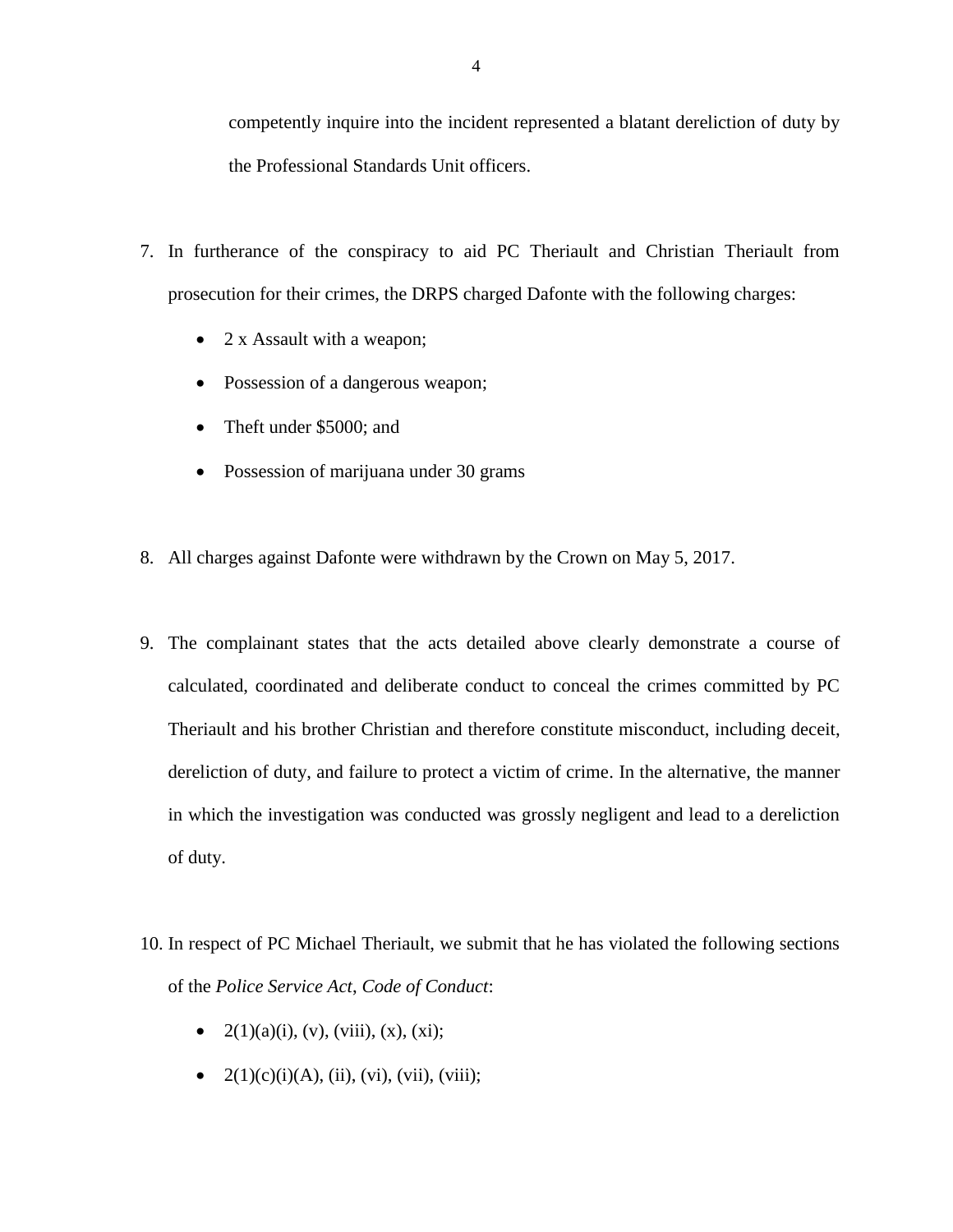- $2(1)(d)(i)$ , (ii);
- 2(1)(f)(v);
- $2(1)(g)(i)$ , (i.1), (ii), (iii); and
- $\bullet$  3.

11. It is respectfully submitted that the following officers from DRPS violated the following sections of the *Police Service Act*, *Code of Conduct:*

- a. Investigating Officers, which includes, but is not limited to, Officers Jane and John Doe, PC Barbara Zabdyr (Badge #3291), PC Jennifer Bowler (Badge #3340), PC Justine Gendron (Badge #3687), DC Craig Willis (Badge #3047), PC Villena (Badge #3339), PC Allison Lamb (Badge #3710), PC Ryan Jeffs (Badge #887), PC Thompson (Badge #3214), and PC Sean McQuoid (Badge #3140):
	- $2(1)(a)(i)$ , (viii), (x), (xi);
	- $2(1)(c)(i)(A), (ii), (v), (vi), (vii), (viii);$
	- $2(1)(d)(ii)$ ;
	- $2(1)(g)(i)$ , (i.1), (ii); and
	- 3.
- b. Supervising Officers, which includes, but is not limited to, Officers Jane and John Doe, A/Sgt. Chmelowsky (Badge #3252), A/Insp. Wagengerg (Badge #971), Sgt. Rayner (Badge #3647), S/Sgt. Elliott (Badge #953), and Sgt. Andrews:
	- $2(1)(a)(i)$ , (viii), (x), (xi);
	- $2(1)(c)(i)(A), (ii), (v), (vi), (vii), (viii); and$
	- $\bullet$  3.
- c. DRPS Chief Paul Martin: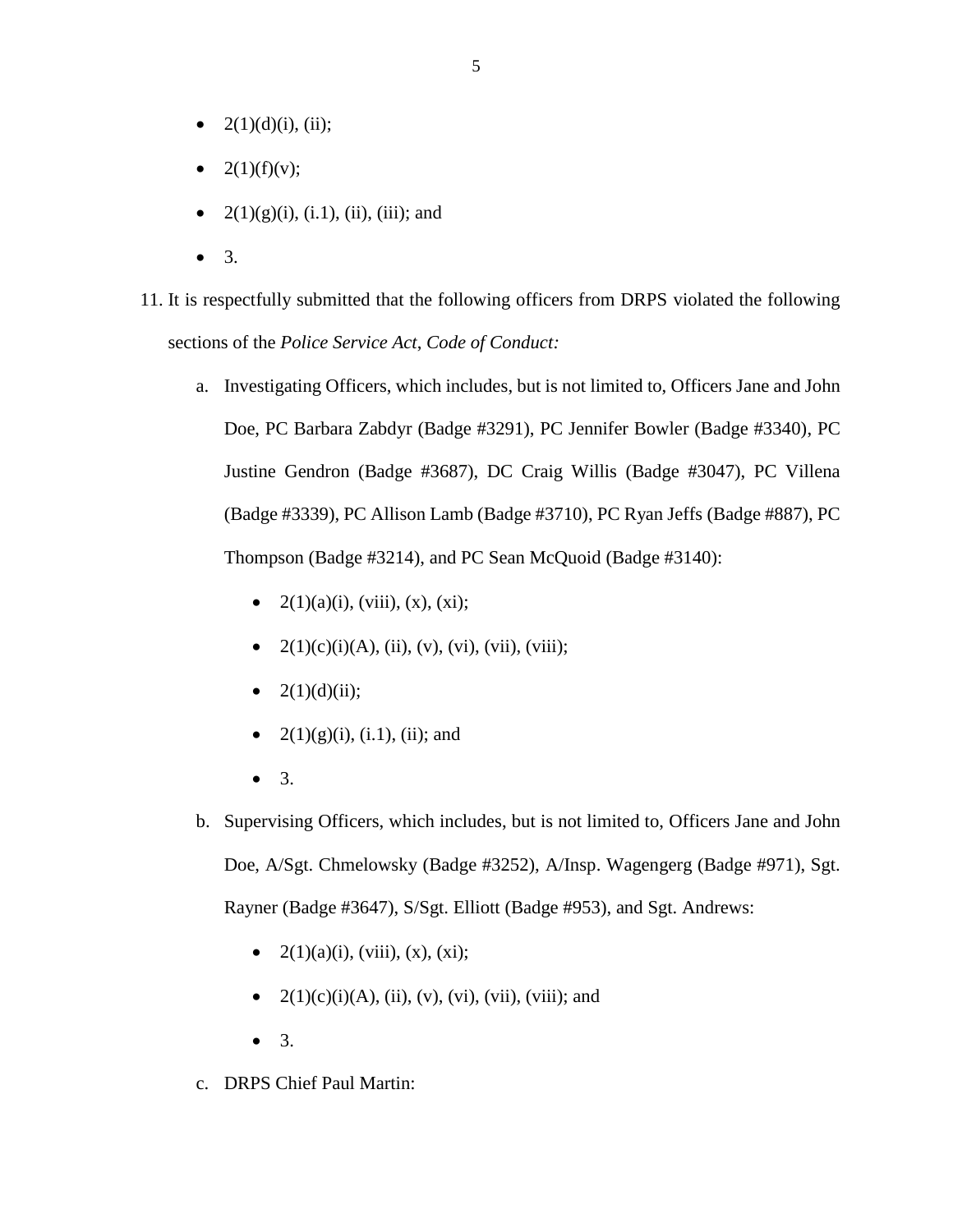- $2(1)(a)(i)$ , (viii), (x), (xi);
- $2(1)(c)(i)(A), (ii), (v), (vi), (vii), (viii); and$
- 3.
- 12. With respect to the TPS, it is respectfully submitted that the following officers violated the following sections of the *Police Service Act*, *Code of Conduct*:
	- a. Detective John Theriault:
		- $2(1)(a)(viii)$
		- $2(1)(c)(ii)$ , (v), (vii);
		- $2(1)(d)(ii)$ ;
		- $2(1)(f)(v)$ ; and
		- 3.
	- b. TPS Professional Standards Unit Officers John and Jane Doe:
		- $2(1)(a)(viii)$ ,  $(x)$ ,  $(xi)$ ;
		- $2(1)(c)(i)(A)$ , (ii), (vi), (vii); and
		- $\bullet$  3.
	- c. TPS Chief Mark Saunders:
		- $2(1)(a)(viii)$ ,  $(x)$ ,  $(xi)$ ;
		- $2(1)(c)(i)(A)$ , (ii), (vi), (vii); and
		- 3.
- 13. In addition to conduct outlined above, this complaint also seeks a systemic review regarding the obligations of police services to cooperate and not impede SIU investigations.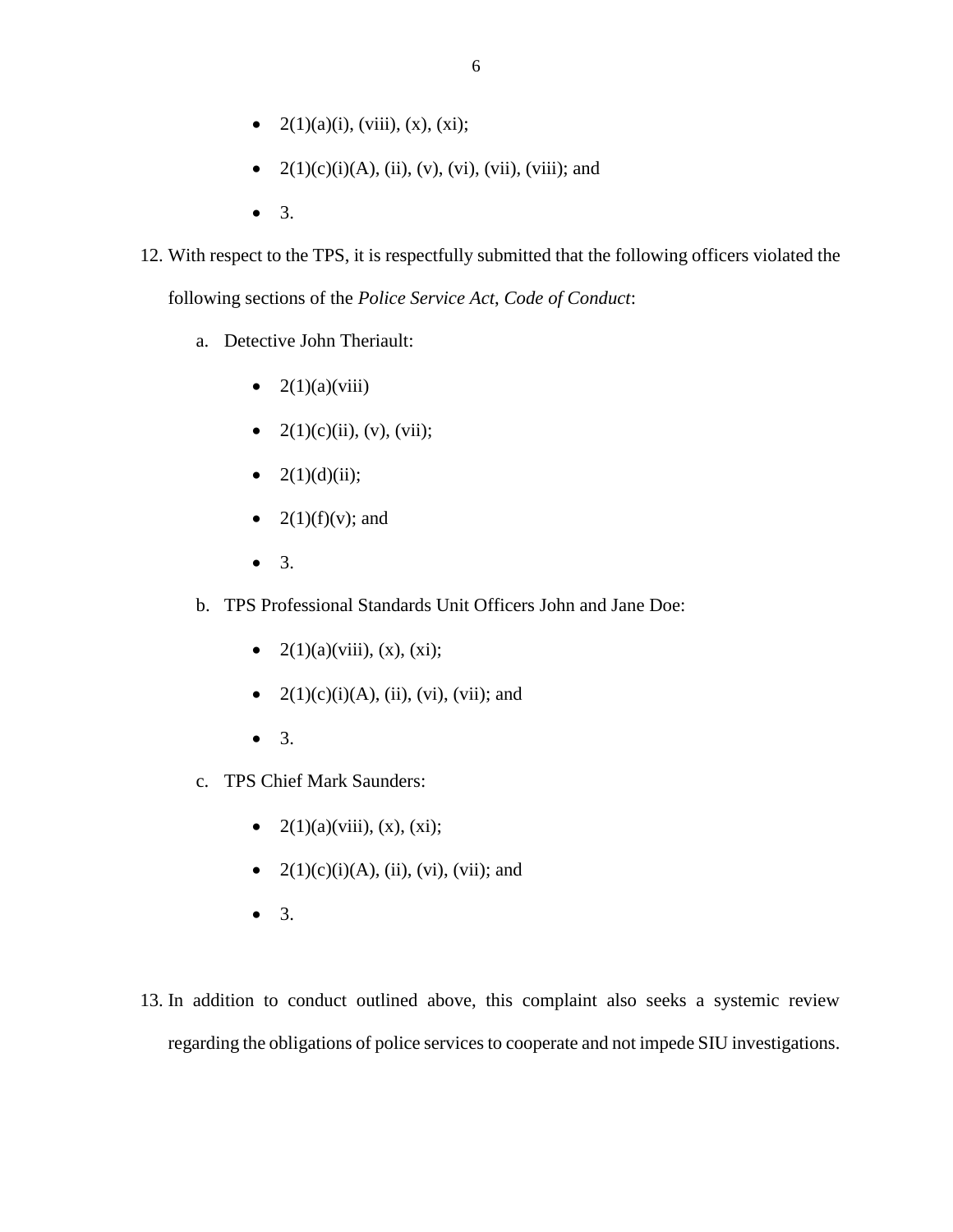14. There has been a long-standing pattern of interference and a lack of respect for SIU investigations by police forces generally, and by TPS and DRPS, specifically. The lack of any real criminal consequences for the continued breaches of statutory obligations allows these systemic failures to be perpetuated by police services.

### <span id="page-6-0"></span>**B. Facts**

### <span id="page-6-1"></span>*i. The Assault on Dafonte Miller*

- 15. On December 28, 2016, Dafonte Miller, a 19-year-old African-Canadian man, was walking in a Whitby neighbourhood sometime after 2:30am with two of his friends,  $\Box$  and Dafonte and his friends were walking to the home of another friend.
- 16. During their walk  $\blacksquare$ , they passed the home of PC Theriault and his brother Christian Theriault. Both PC Theriault and Christian Theriault were sitting in the garage with the garage door open. PC Theriault and Christian Theriault were smoking cigarettes and drinking beer.
- 17. As Dafonte and his friends walked past the open garage, Christian Theriault asked if Dafonte and his friends lived in the area. Dafonte replied that they lived down the road. PC Michael Theriault then asked why they were in the area. Dafonte asked why they were asking such questions and PC Theriault responded that he was an off-duty police officer and could ask whatever he pleased. Dafonte found this to be a strange comment, as he and his friends were not causing any problems in the neighbourhood and had walked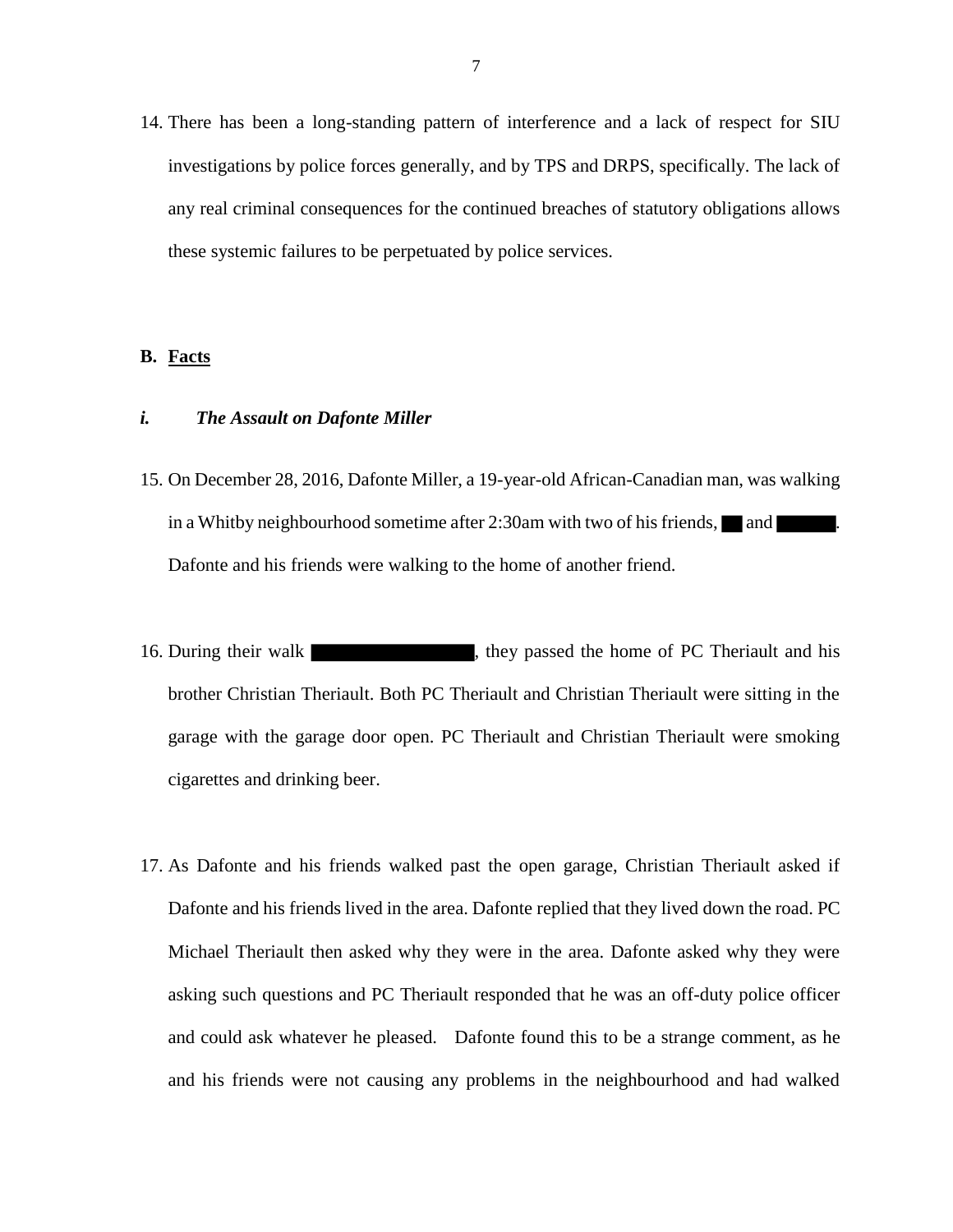around a number of sub-divisions in Whitby without any issue in the past. Dafonte and his friends did not respond to PC Theriault's question and continued towards the home of their other group of friends.

- 18. Suddenly, Dafonte noticed that his friends began running and he turned around and saw PC Theriault and Christian Theriault running towards him. Saw PC Theriault and Christian Theriault exit their garage carrying a metal pipe.
- 19. Concerned for his safety, Dafonte began running away from PC Theriault and Christian Theriault. At no time while Dafonte was being chased did PC Theriault instruct Dafonte to stop or advise him that he was under arrest for any criminal offense.
- 20. Christian Theriault caught up to Dafonte first and grabbed him by his sweater. Dafonte attempted to pull out of the grasp of Christian and asked why they were doing this. PC Theriault and Christian informed Dafonte that they saw some kids in their vehicle about 2 hours earlier. Dafonte repeatedly advised PC Theriault and Christian that they had the wrong guy and that he was never in their vehicle.
- 21. PC Theriault and Christian Theriault threw Dafonte to the ground and began kicking him in his head and his back. Dafonte tried to stand up, but he was placed in a headlock by Christian Theriault. While being held in the headlock, Dafonte was struck in his head and face by PC Theriault. PC Theriault struck Dafonte with his fists and with a metal pipe that he had with him when he left his garage.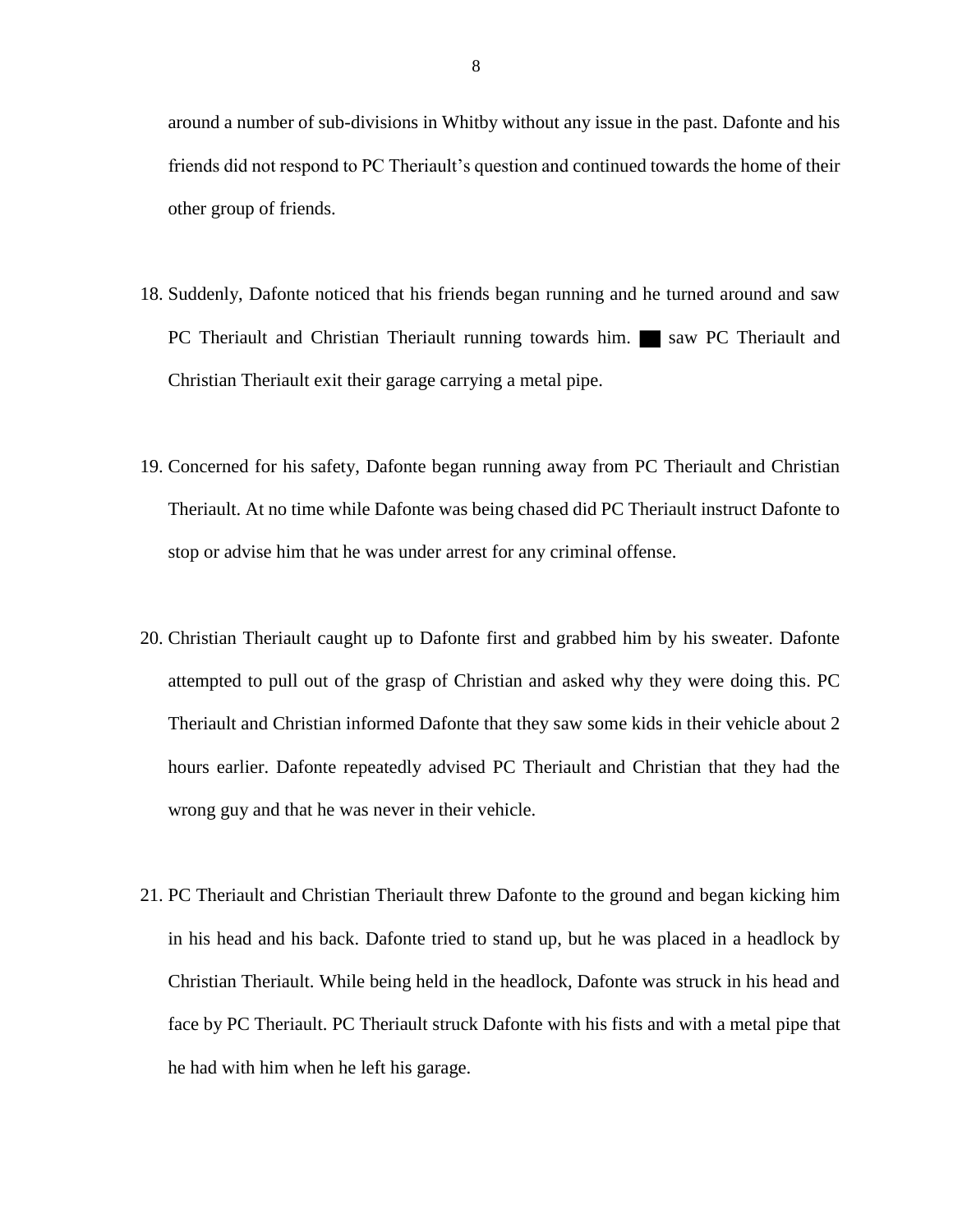- 22. At some point during the beating, Dafonte was able to escape from the headlock, but once he broke free he was struck in the face with the metal pipe by PC Theriault no fewer than ten  $(10)$  times.
- 23. Dafonte, terrified that he would be beaten to death by PC Theriault and Christian, struggled to make his way to the front door of , in Whitby. When he made it to the front door, he began banging on the door and begging for the occupants to help him and/or call 911.
- 24. PC Theriault and his brother Christian were able to pull Dafonte away from the front door at , and continued to hit him in the face with the metal pipe they had. Dafonte made it down the front steps of the house and collapsed on the hood of the vehicle parked in the driveway. PC Theriault and Christian continued to strike Dafonte with the metal pipe and with their fists.
- 25. Christian Theriault called 911 and advised that they had a suspect in custody that they alleged was breaking into their vehicle. Christian Theriault advised the 911 dispatcher that his brother, Michael Theriault, was an off-duty police officer with the Toronto Police Service, 42 Division. Christian Theriault further advised the 911 dispatcher that his brother PC Theriault had Dafonte restrained. PC Theriault can be heard on the 911 dispatch yelling that Dafonte was under arrest.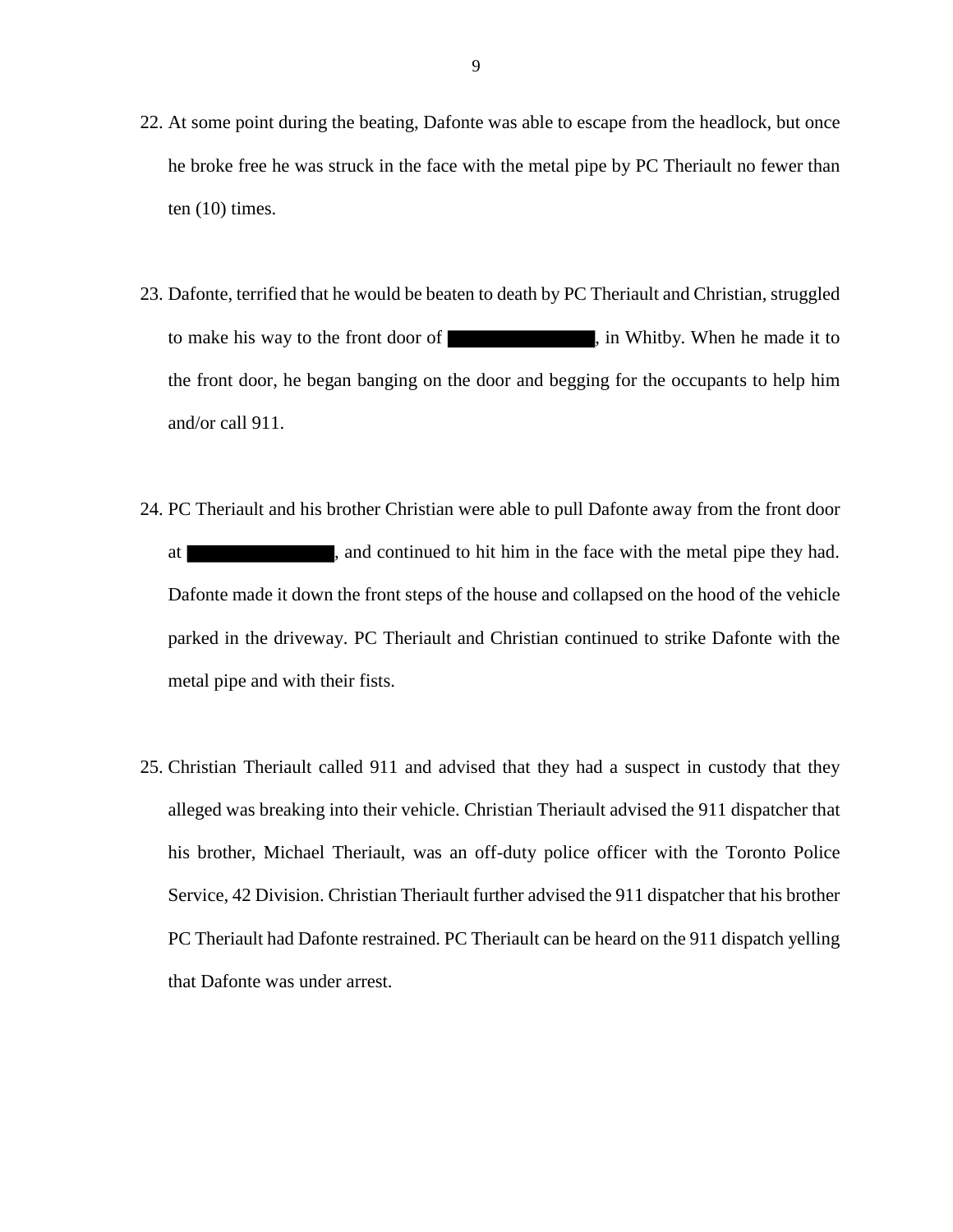- 26. Dafonte collapsed on the ground and was able to retrieve his phone from his pants pocket and placed a call to 911. Before Dafonte could speak with the 911 dispatcher, PC Theriault took the phone from Dafonte and advised the 911 dispatcher that his brother was on the phone with another 911 dispatcher, and that they had Dafonte in custody.
- 27. PC Theriault held Dafonte on the ground by placing one knee in Dafonte's neck and the other in his back. Dafonte repeatedly told PC Theriault that he was having trouble breathing, and PC Theriault told him to "shut the fuck up."
- 28. PC Theriault had neither reasonable grounds nor reasonable suspicion to pursue Dafonte, to detain him, or to use any force against him.
- 29. As a result of the vicious assault on Dafonte by PC Theriault and Christian Theriault, Dafonte suffered severe damage to his left eye. The left eye had been dislodged from the eye socket and was split in four.
- 30. Dafonte was transported to Lakeridge Hospital Oshawa, while in handcuffs. Once he arrived at the hospital he remained in handcuffs until a nurse requested that the handcuffs be removed so that she may attend to treating Dafonte.
- 31. Dafonte underwent a CT Scan and it was determined that his left eye was no longer intact and he would lose all vision in his left eye. In addition to the damage sustained to his eye,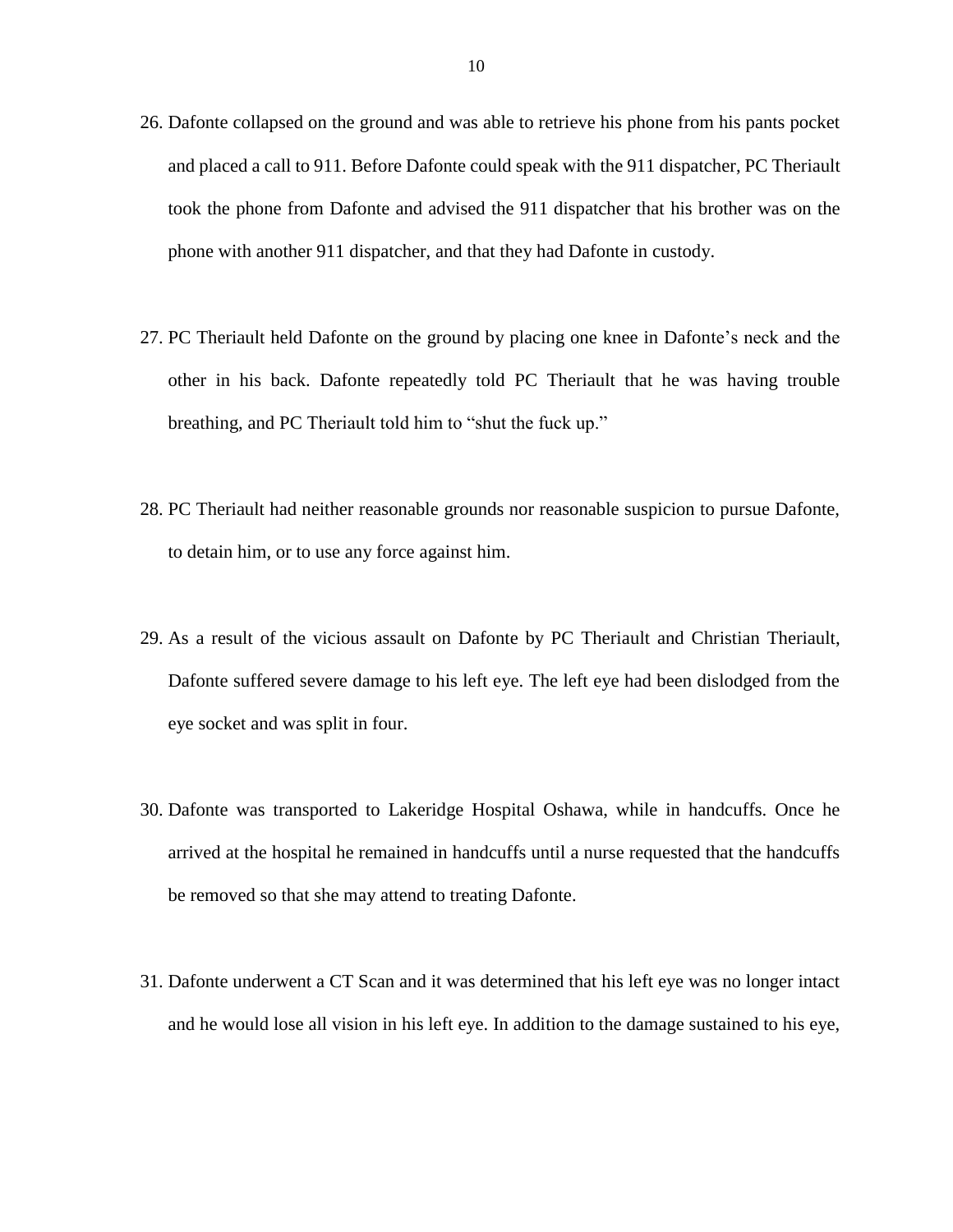Dafonte also suffered a broken nose, broken orbital bone, bruised ribs, reduced vision in his right eye, and fractured right wrist.

32. When DRPS officers arrived on scene both PC Theriault and his brother Christian provided statements to the investigating officers. They both alleged that Dafonte had struck them repeatedly with the metal pipe. PC Theriault did not suffer any injuries as a result of the incident. Christian Theriault suffered a scratch at the base of his thumb and was subsequently diagnosed with a concussion although all x-rays performed showed no signs of any injury.

## <span id="page-10-0"></span>*ii. Investigation by Durham Regional Police Service*

- 33. DRPS Officers Jennifer Bowler and Barbara Zabdyr were the first DRPS officers to arrive on the scene. When they arrived Dafonte was face down on the ground. PC Bowler placed Dafonte in handcuffs and told him to stand up. Dafonte advised that he couldn't stand and so PC Bowler dragged Dafonte up from the ground by the handcuffs and placed his upper torso over the hood of the vehicle parked in the driveway of
- 34. PC Bowler proceeded to search Dafonte and seized his cell phone, \$13.50 in cash that was found on the ground, and Officers located 0.4 grams of marijuana that had been removed from Dafonte's pockets by PC Theriault.
- 35. Dafonte was not advised what he was being charged with nor of his right to counsel.
- 36. Once Dafonte was searched he was immediately transferred by ambulance to Lakeridge Health, Oshawa for treatment. He was accompanied by PC Zabdyr.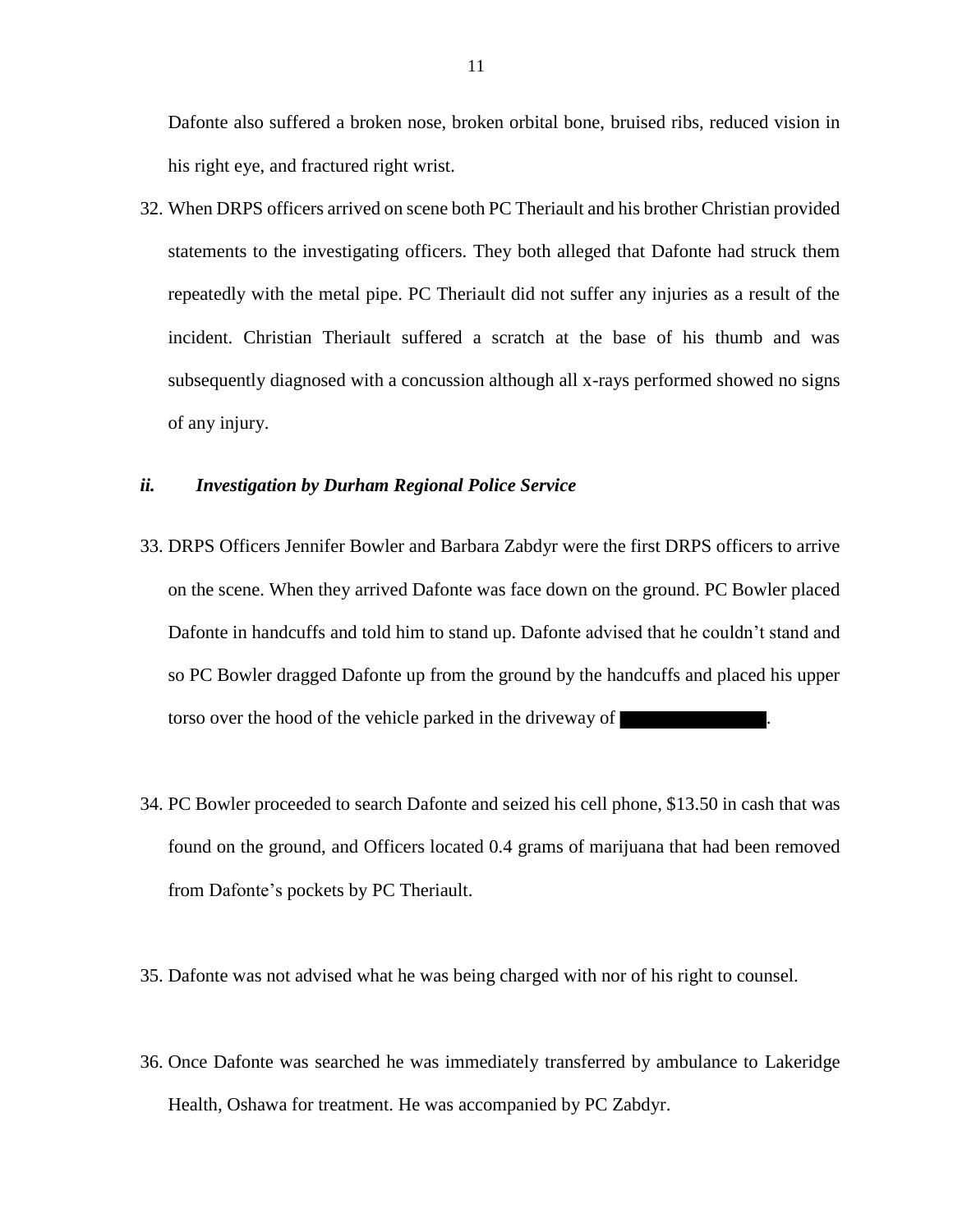- 37. In addition to PC Bowler and PC Zabdyr, DRPS officers A/Sgt. A. Chmelowsky, PC Justine Gendron, and PC Sean McQuoid all attended at the scene and assisted in the investigation.
- 38. PC Gendron interviewed Christian Theriault and failed to ask him how Dafonte had come to sustain the injuries he suffered. During the interview, PC Gendron was advised by Christian Theriault that Dafonte had struck him multiple times using the pipe in the back of his head and on his arm and his body. Despite this alleged attack, Christian Theriault had no signs of any injuries.
- 39. PC McQuoid interviewed PC Michael Theriault and failed to ask whether or not PC Theriault had struck Dafonte with the metal pipe at all during the altercation. PC McQuoid was advised by PC Theriault that he feared for his life and the life of his brother during the altercation, and alleged that he was hit an unknown amount of times by Dafonte with the metal pipe. PC McQuoid failed to scrutinize this account by PC Theriault, especially considering PC Theriault suffered no injuries as a result of the incident.
- 40. PC Bowler was tasked with taking crime scene photos. She attended at the residence of Christian Theriault, and photographed the truck Dafonte was alleged to have broken into. PC Bowler failed to ascertain how Dafonte allegedly got into the vehicle, i.e., did he break a window or lock; she failed to determine if Dafonte's fingerprints were located in or on the vehicle; and she failed to ascertain if Dafonte's fingerprints were found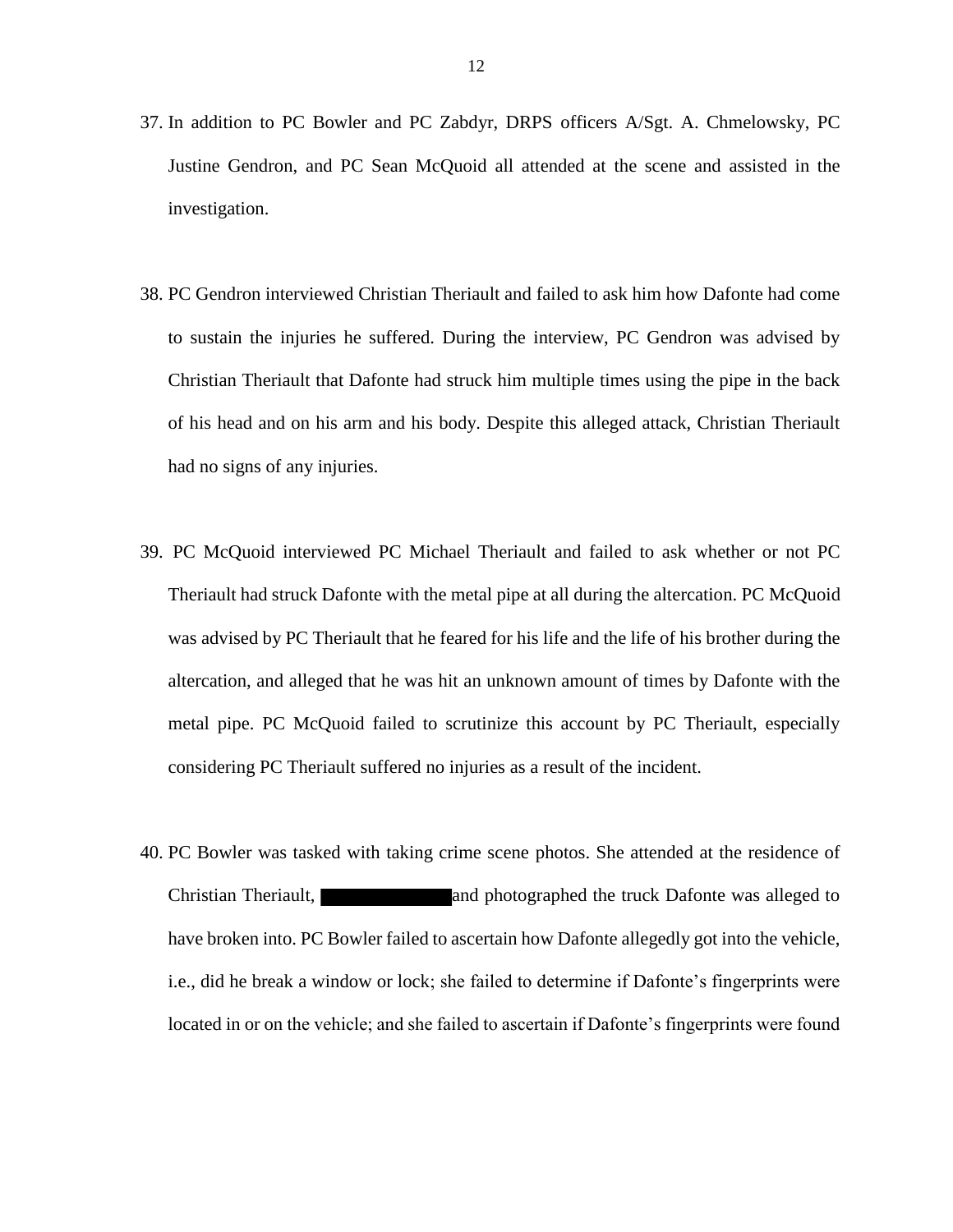on the metal pipe he allegedly used to repeatedly strike Christian Theriault and PC Michael Theriault.

41. Additionally, the DRPS Officers that investigated the incident failed to take a statement from , who had placed a call to

911 and advised that he had witnessed portions of the altercation.

42. The DRPS who arrived on scene and investigated the incident did not have reasonable and probable grounds to charge Dafonte with any of the offences with which he was charged. These officers failed to carry out even the most rudimentary investigation of the incident.

# <span id="page-12-0"></span>*iii. Interference in the DRPS investigation by Detective John Theriault*

- 43. Detective John Theriault is the father of PC Michael Theriault and Christian Theriault and a veteran Detective of TPS. Detective Theriault is currently a member of TPS Professional Standards Unit.
- 44. Detective John Theriault repeatedly contacted DRPS investigators to gain information relating to the status of the investigation and to provide additional false information about injuries suffered by his son Christian to aid in the concealment of the crimes committed by his sons, PC Theriault and Christian Theriault, against Dafonte Miller.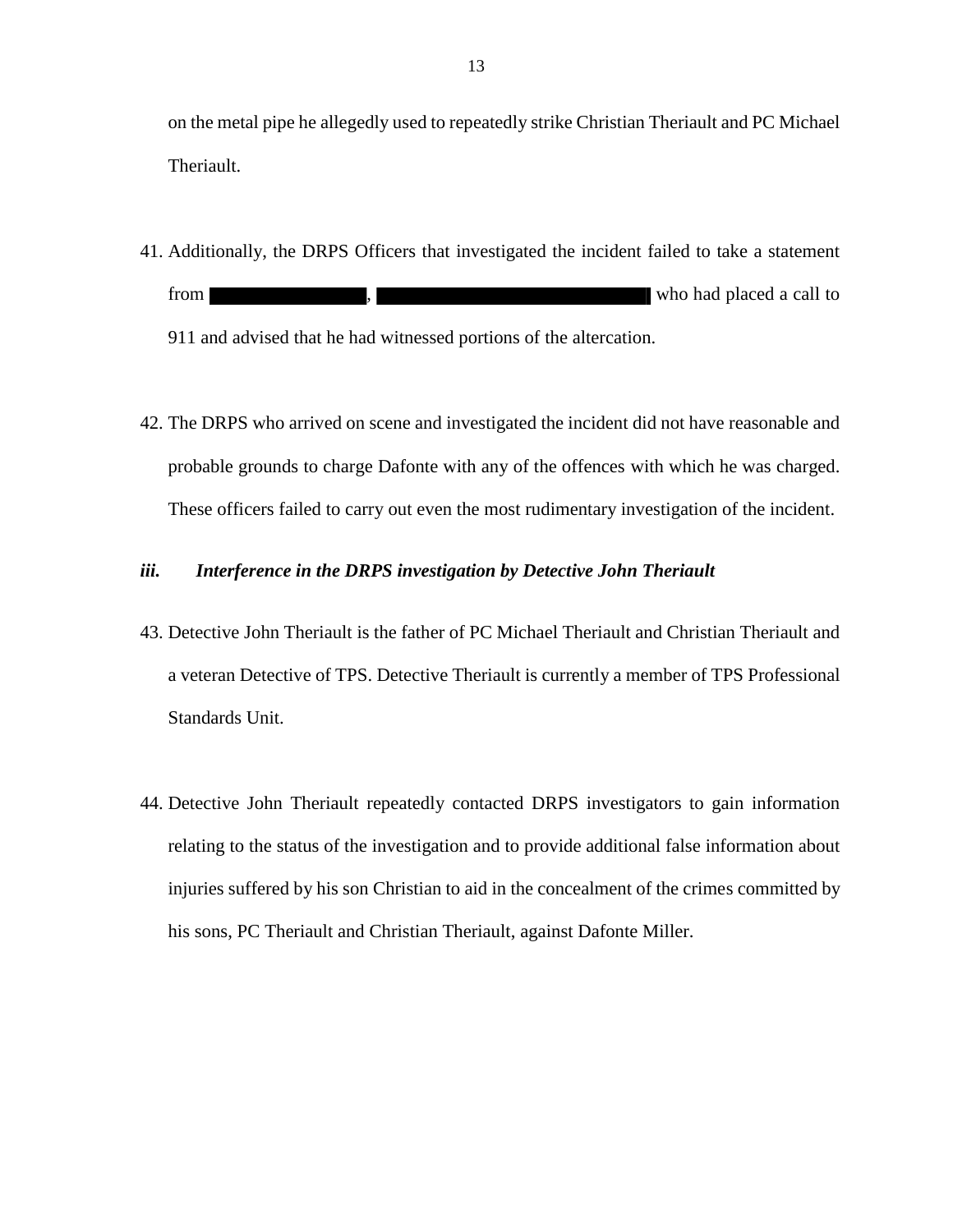### <span id="page-13-1"></span><span id="page-13-0"></span>*iv. Failure to Notify the SIU*

### *a. Toronto Police Service*

- 45. On December 28, 2016, Senior officers with DRPS contacted the TPS SIU Liaison to notify them of the incident involving PC Theriault. As stated by Chief Mark Saunders of TPS, an investigation into whether or not the SIU should be notified was conducted by the Professional Standards Unit.
- 46. On the night of the incident, TPS was advised that one of their off-duty officers had pursued and apprehended a suspect that was alleged to have been breaking into his vehicle. Additionally, TPS was advised that PC Theriault had identified himself as a police officer with 42 Division during the course of the incident. TPS was further advised that during PC Theriault's apprehension of Dafonte Miller, Dafonte suffered severe and likely irreversible damage to his left eye.
- 47. The SIU mandate is clear and unambiguous. Section 3 of *O. Reg. 267/10: Conduct and Duties of Police Officers Respecting Investigations by the Special Investigations Unit* states:

### **Notice to SIU**

3. A chief of police shall notify the SIU immediately of an incident involving one or more of his or her police officers that may reasonably be considered to fall within the investigative mandate of the SIU, as set out in subsection 113 (5) of the Act. O. Reg. 267/10, s. 3.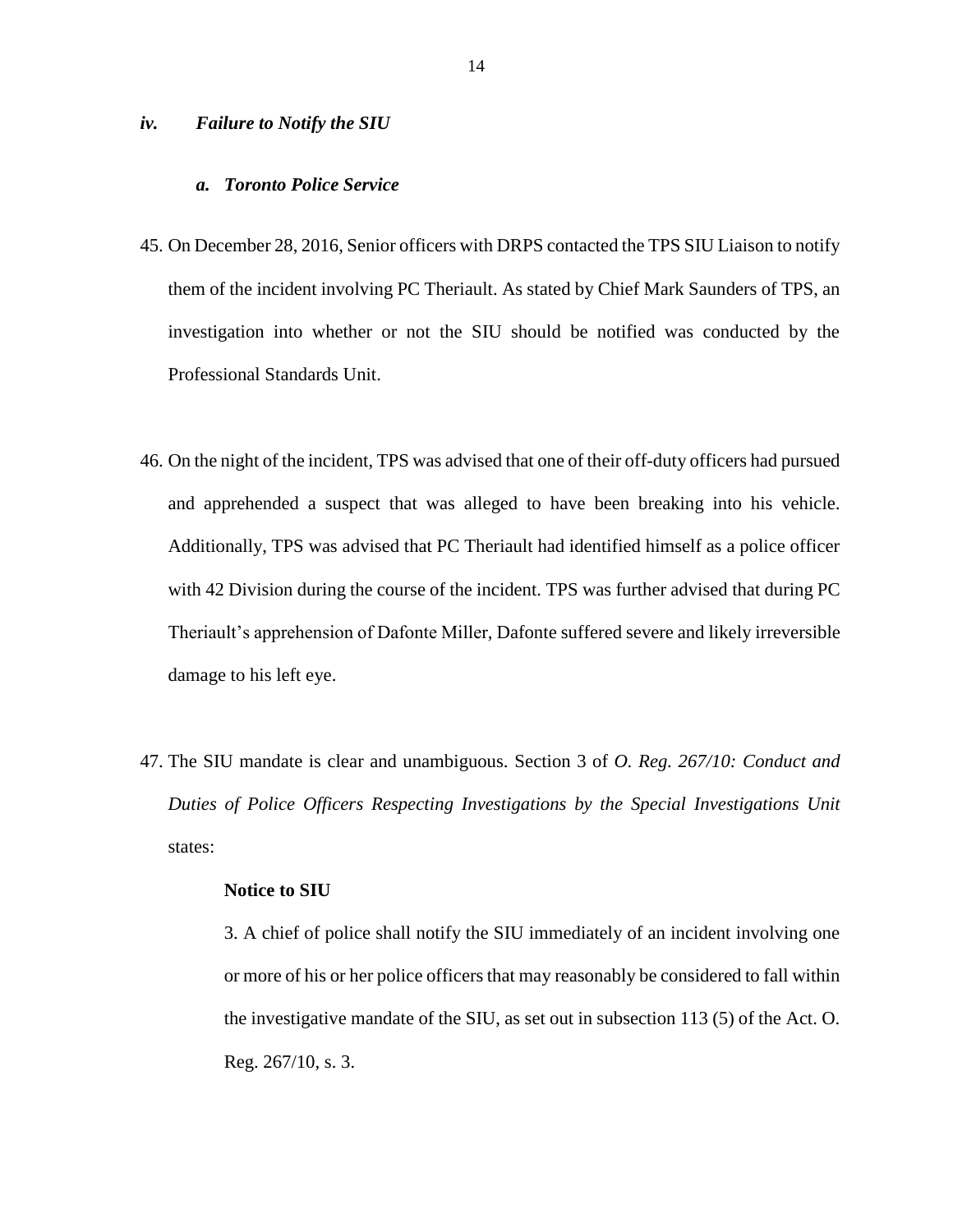- 48. Furthermore, the SIU website clearly states that incidents involving off-duty police officers will be investigated by the SIU if "...the officer identifies himself/herself as a police officer in the course of the occurrence…[and] it involves serious injury, death or an allegation of sexual assault."
- 49. Despite the information TPS received, they advised DRPS that they would not be contacting the SIU as they deemed the incident to be outside of the SIU mandate.
- 50. The SIU was notified on April 27, 2017 by Dafonte Miller with the assistance of counsel. The SIU conducted an investigation of the incident and on July 17, 2017, PC Theriault was charged with aggravated assault, assault with a weapon, and public mischief.
- 51. On July 21, 2017, the SIU took the unprecedented step of charging a civilian, Christian Theriault, with aggravated assault, assault with a weapon, and public mischief as the Director, Tony Loparco, determined that there were reasonable and probable grounds to believe that Christian Theriault committed the offences in concert with his brother, PC Michael Theriault.

## *b. Durham Regional Police Service*

<span id="page-14-0"></span>52. On December 28, 2016, DRPS Senior Officers A/Sgt. Chmelowsky, A/Insp. Wagengerg, Sgt. Rayner and Sgt. Andrews were all aware that PC Michael Theriault was an off-duty police officer, who, during the pursuit and arrest of Dafonte Miller, caused serious bodily harm to him.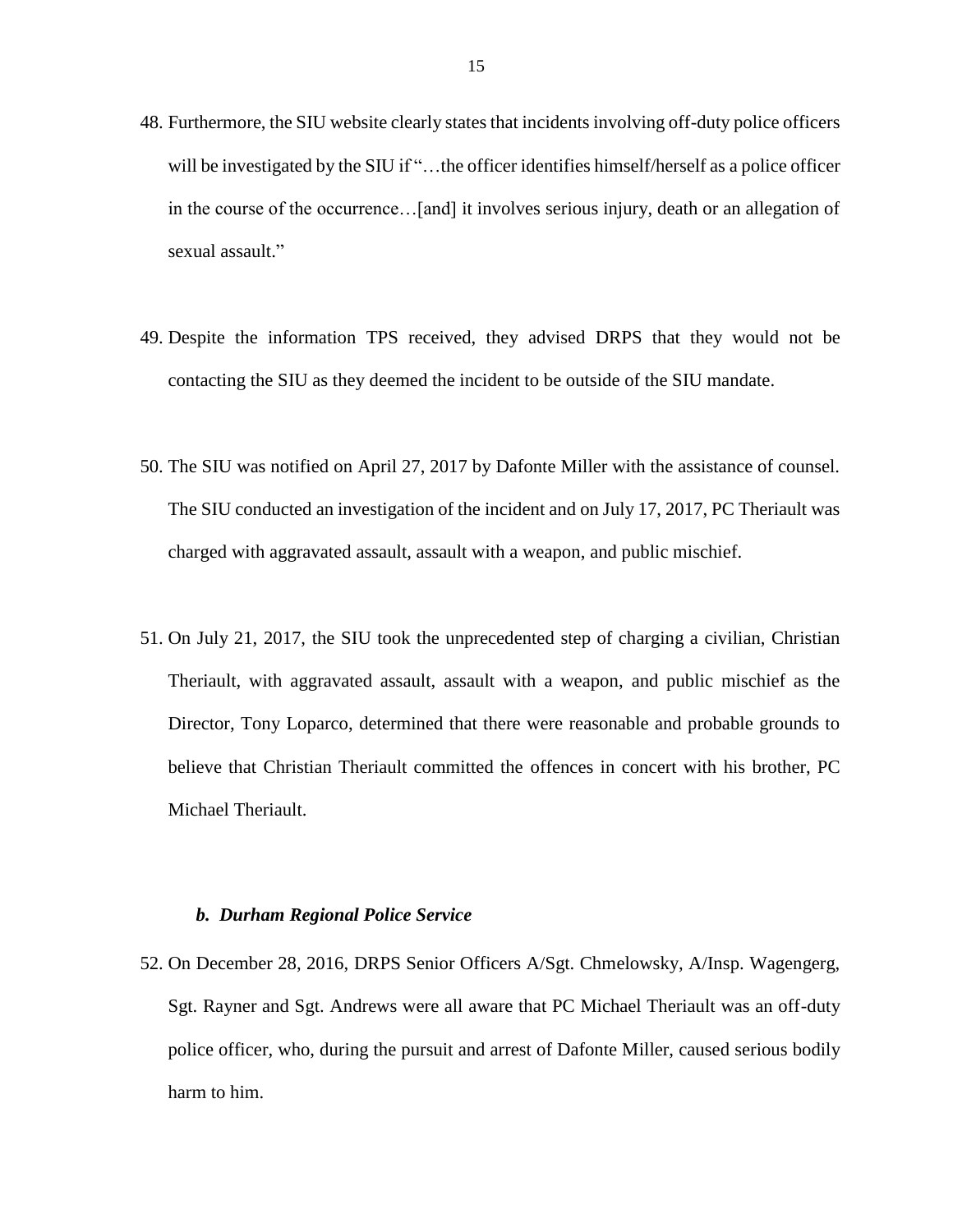- 53. A/Sgt Chmelowsky had turned his mind to the fact that the matter likely required notification of the SIU and advised the Duty Sergeant of the details of the arrest and the injuries sustained by Dafonte Miller.
- 54. DRPS Officers took steps to secure the scene of the incident and notified TPS on December 28, 2016 of PC Theriault's involvement in the incident and advised of the injuries suffered by Dafonte.
- 55. Sometime in and around mid-morning on December 28, 2016, these DRPS Senior Officers were advised that TPS would not be notifying the SIU of the incident.
- 56. These DRPS Senior Officers took no steps to ascertain whether or not they were required to notify the SIU of the injuries suffered by Dafonte.

## <span id="page-15-0"></span>**C. Systemic Issues**

- 57. The investigation conducted by the DRPS and the failure of the TPS and the DRPS to contact the SIU heightens the lack of public confidence in police investigations.
- 58. The lack of an enforcement mechanism for compliance with SIU investigations has created a blatant disregard by police services for ensuring that police officers comply with their statutory obligations. Instead, a culture has been created where officers participate in SIU investigations at their own will and can obstruct and obfuscate lawful SIU investigations without any concern of criminal consequences.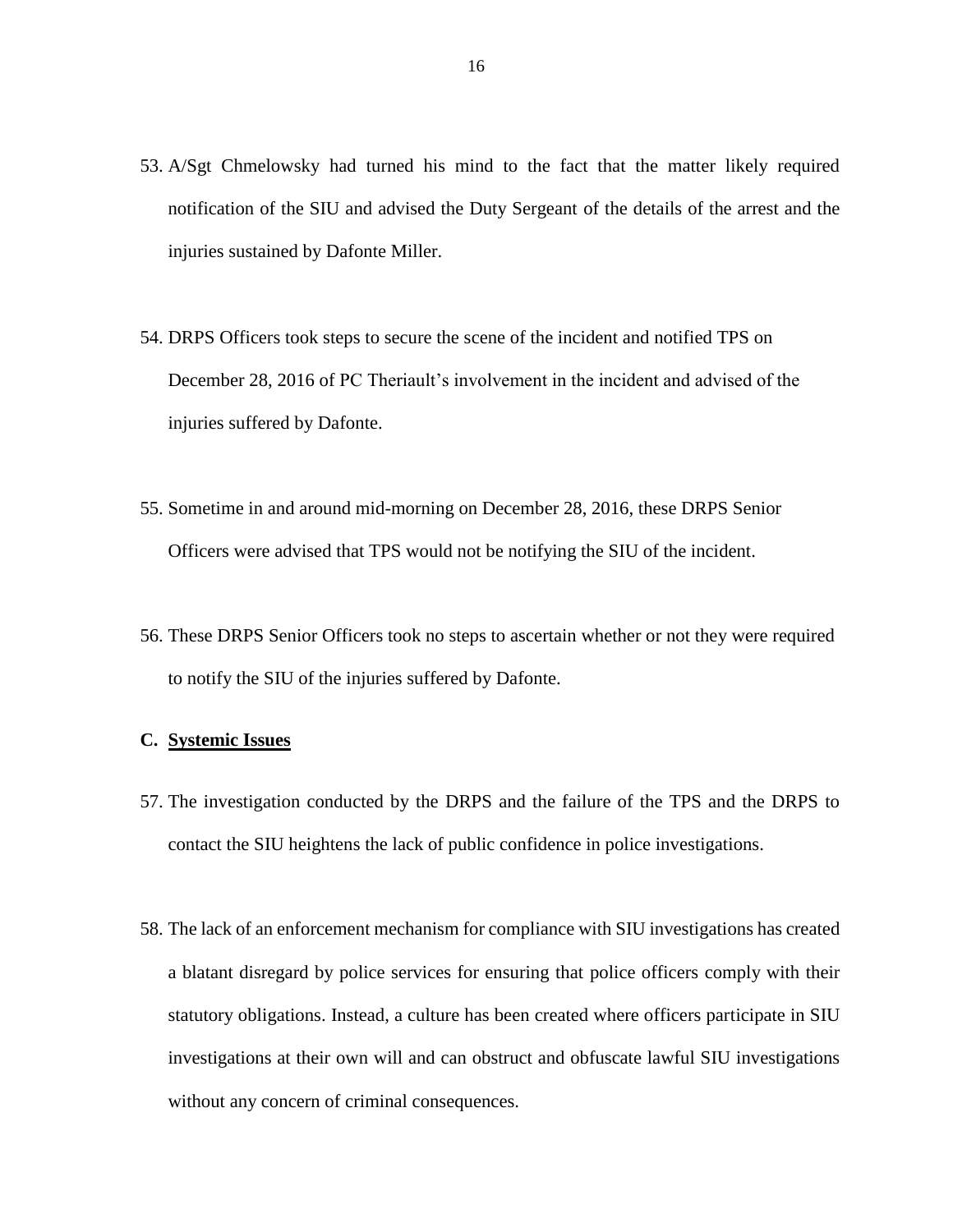- 59. These systemic failures go the heart of our criminal justice system and instead of creating transparency and public confidence in the oversight mechanisms for police, they breed contempt and distrust of police officers from members of the public.
- 60. The issue of the requirement of police officers to cooperate with an SIU investigation has been adjudicated by the Supreme Court of Canada in *Odhavji Estate v Woodhouse* (*"Odhavji*")*<sup>1</sup>* and *Wood v Schaeffer* ("*Schaeffer*"). 2 In *Odhavji* the court stated the following regarding the obligation of police to cooperate with an SIU investigation:

… police officers are under a statutory obligation to cooperate fully with members of the SIU in the conduct of investigations, pursuant to s. 113(9) of the *Police Services Act*. On the face of it, the decision not to cooperate with an investigation constitutes an unlawful breach of statutory duty. Similarly, the alleged failure of the Chief to ensure that the defendant officers cooperated with the investigation also would seem to constitute an unlawful breach of duty. Under s. 41(1)(b) of the *Police Services Act*, the duties of a chief of police include ensuring that members of the police force carry out their duties in accordance with the *Act*. A decision not to ensure that police officers cooperate with the SIU is inconsistent with the statutory obligations of the office. $3$ 

61. In *Schaeffer*, the Supreme Court discusses the vital role the SIU plays in ensuring public

confidence in oversight of police interactions with members of the public. The Court stated:

The legislative scheme is designed to foster public confidence by specifically combating the problem of appearances that flowed from the old system of "police investigating police". The problem under that system, of course, was that it created the unavoidable appearance that officers were "protecting their own" at the expense of impartial investigations. The legislature deemed this appearance unacceptable and created the SIU to guard against it by placing investigations of the police in the hands of civilians.<sup>4</sup>

 $\overline{\phantom{a}}$ 

<sup>1</sup>*Odhavji*, 2003 SCC 69

<sup>2</sup> *Schaeffer*, 2013 SCC 71

<sup>3</sup> *Odhavji*, at para 34

<sup>4</sup> *Schaeffer*, at para 49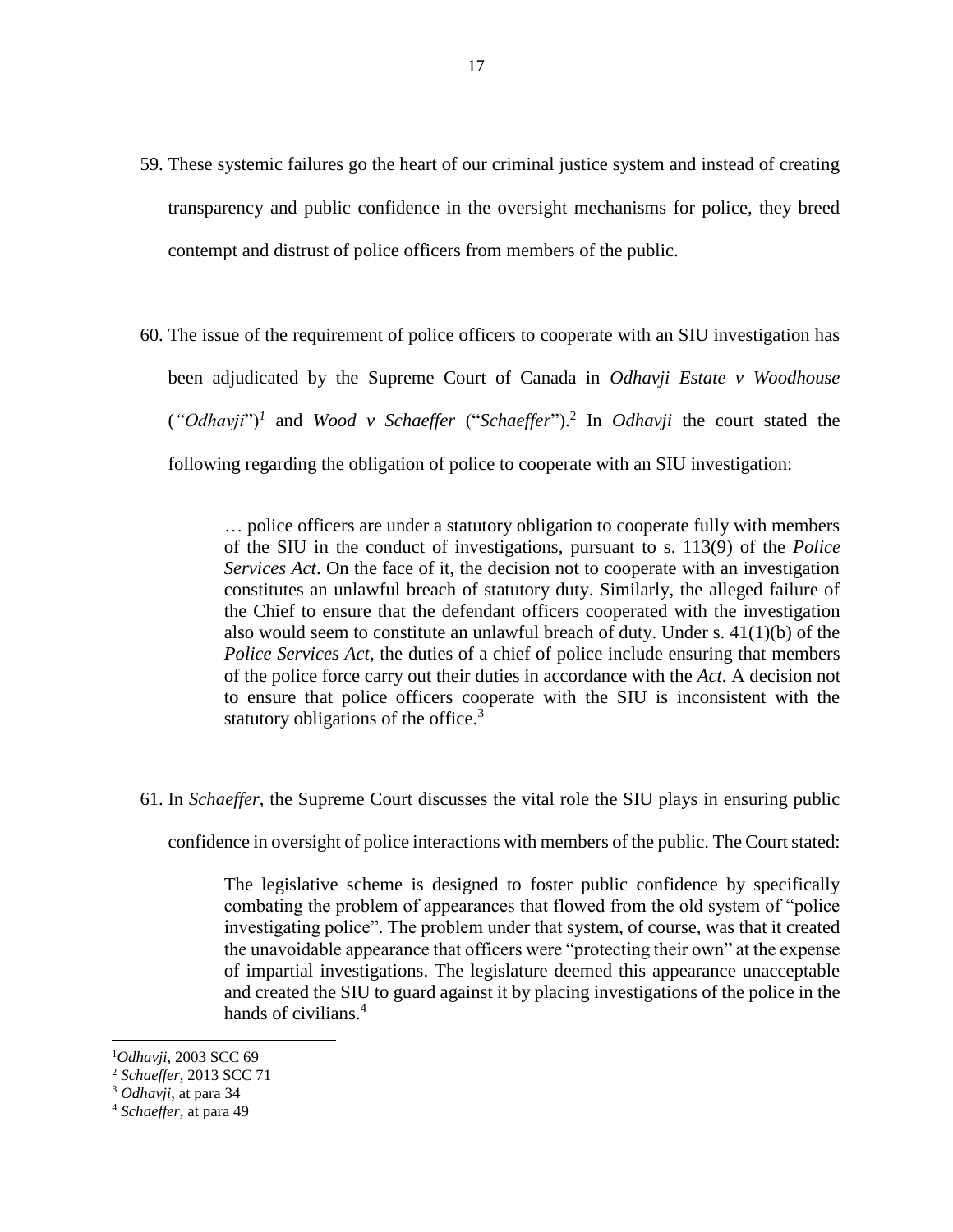62. The actions of the TPS and the DRPS show a systemic pattern of concealment of a crime to avoid SIU involvement in an attempt to thwart public oversight and accountability for the crime committed by PC Theriault.

### <span id="page-17-0"></span>**D. Request**

- 63. In light of the systemic issues raised in this complaint and the fact that the misconduct stems across two police services, we respectfully request that the Office of the Independent Police Review Directorate investigate this complaint, and not refer the matter to the Toronto Police Service or the Durham Regional Police Service or any other police service for investigation.
- 64. For the sake of clarity, we are submitting this complaint against the following Toronto Police Service officers:
	- a. PC Michael Theriault of the Toronto Police Service. We believe his actions give rise to misconduct as they are breaches of sections  $2(1)(a)(i)$ ,  $(v)$ ,  $(viii)$ ,  $(x)$ ,  $(xi)$ ;  $2(1)(c)(i)(A), (ii), (vii), (viii), (viii); 2(1)(d)(i), (ii); 2(1)(f)(v); 2(1)(g)(i), (i.1), (ii),$ (iii); and 3 of the *Code of Conduct*.
	- b. Detective John Theriault. We believe his actions give rise to misconduct as they are breaches of sections  $2(1)(a)(viii)$ ;  $2(1)(c)(ii)$ ,  $(v)$ ,  $(vii)$ ;  $2(1)(d)(ii)$ ;  $2(1)(f)(v)$ ; and 3 of the *Code of Conduct*.
	- c. Officers Jane and John Doe of the Toronto Police Service. We believe their actions give rise to misconduct as they are breaches of sections  $2(1)(a)(viii)$ ,  $(x)$ ,  $(xi)$ ; 2(1)(c)(i)(A), (ii), (vi), (vii) of the *Code of Conduct*.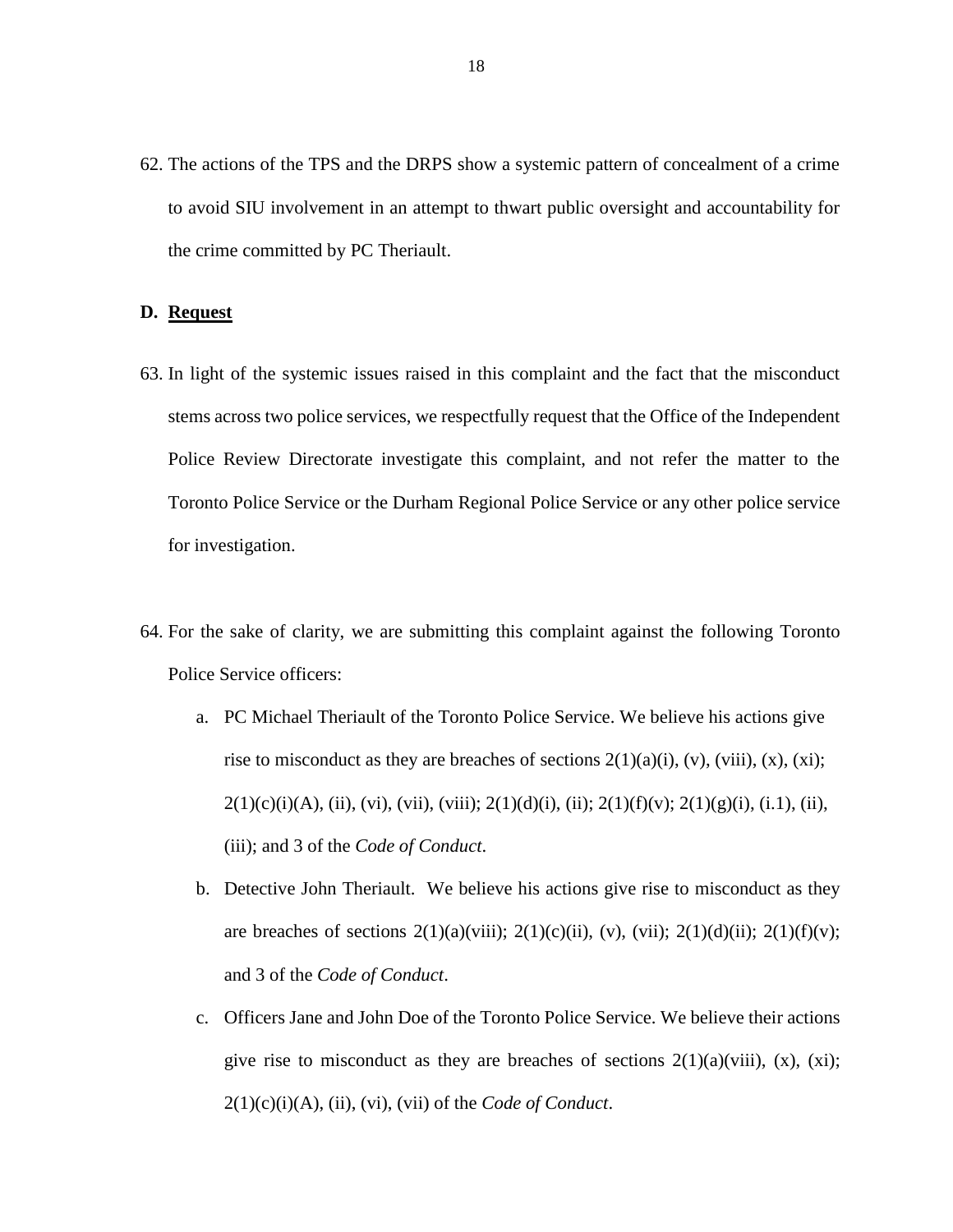- d. Chief Mark Saunders. We believe his actions give rise to misconduct as they are breach of sections 2(1)(a)(viii), (x), (xi); 2(1)(c)(i)(A), (ii), (vi), (vii) of the *Code of Conduct*.
- 65. In respect of DRPS, we submit the following conduct complaints against DRPS officers:
	- a. Officers Jane and John Doe, PC Barbara Zabdyr (Badge #3291), PC Jennifer Bowler (Badge #3340), PC Justine Gendron (Badge #3687), DC Craig Willis (Badge #3047), PC Villena (Badge #3339), PC Allison Lamb (Badge #3710), PC Ryan Jeffs (Badge #887), PC Thompson (Badge #3214), and PC Sean McQuoid (Badge #3140), of the Durham Regional Police Service. We believe their actions give rise to misconduct as they are breaches of sections  $2(1)(a)(i)$ ,  $(viii)$ ,  $(x)$ ,  $(xi)$ ;  $2(1)(c)(i)(A), (ii), (v), (vi), (vii), (viii); 2(1)(d)(ii); 2(1)(g)(i), (i.1), (ii); and 3 of the$ *Code of Conduct*.
	- b. Officers Jane and John Doe, A/Sgt. Chmelowsky (Badge #3252), A/Insp. Wagengerg (Badge #971), Sgt. Rayner (Badge #3647), S/Sgt. Elliott (Badge #953), and Sgt. Andrews, of the Durham Regional Police Service. We believe their actions give rise to misconduct as they are breaches of sections  $2(1)(a)(i)$ , (viii), (x), (xi); 2(1)(c)(i)(A), (ii), (v), (vi), (vii), (viii); and 3 of the *Code of Conduct*.
	- c. Chief Paul Martin. We believe his actions give rise to misconduct as they are breaches of sections  $2(1)(a)(i)$ , (viii), (x), (xi);  $2(1)(c)(i)(A)$ , (ii), (v), (vii), (vii), (viii); and 3 of the *Code of Conduct*.